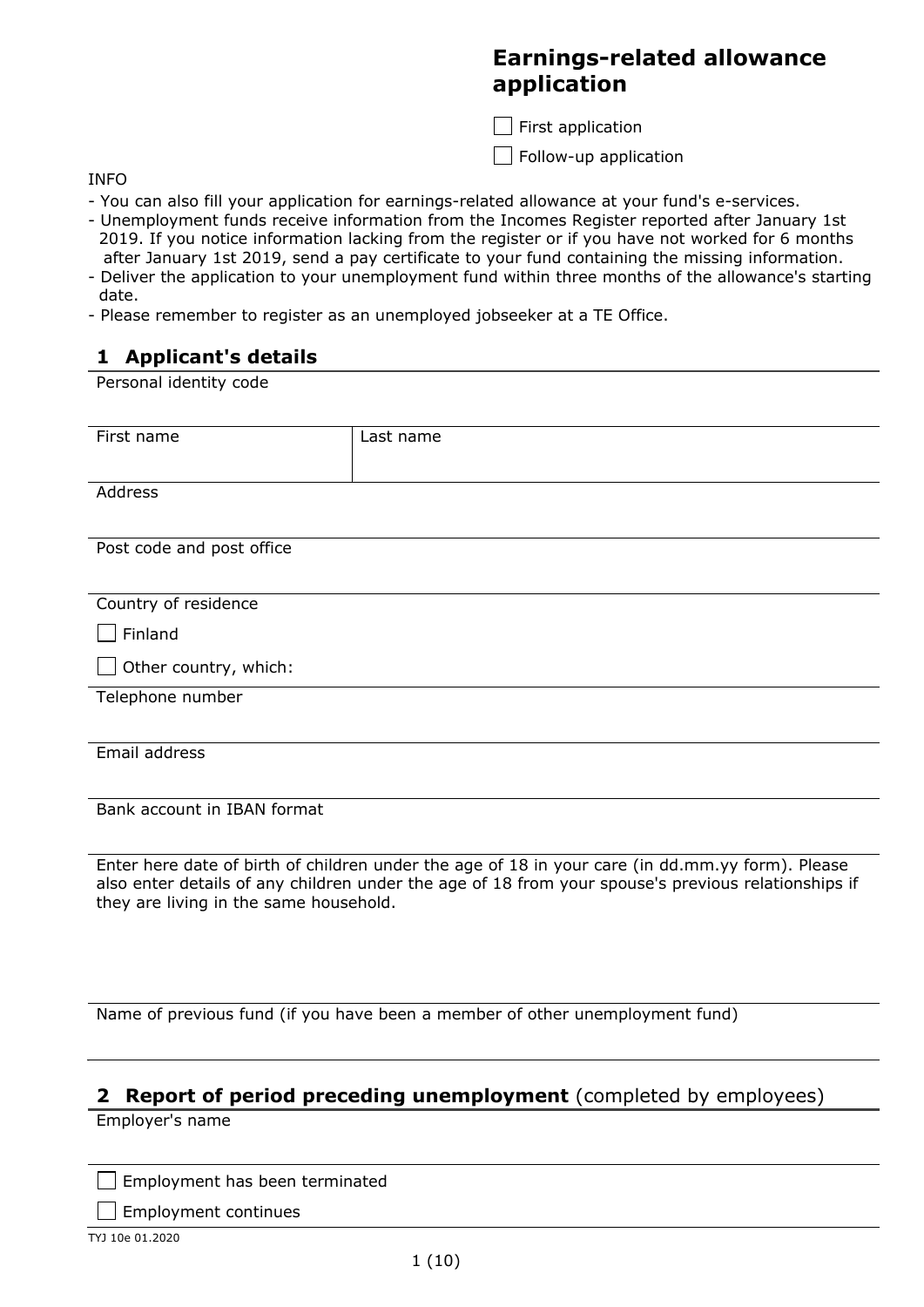|  | $\Box$ I have worked in a business owned by my family in part or in full |  |  |  |  |
|--|--------------------------------------------------------------------------|--|--|--|--|
|--|--------------------------------------------------------------------------|--|--|--|--|

#### INFO

- The payment of an earnings-related allowance requires that you have been employed for at least 26 calendar weeks in the past 28 months. The minimum working hours are 18 per calendar week, and you must have been paid a salary that is compliant with the collective agreement.

#### ATTACHMENTS

- Enclose a copy of your employment contract with your application.
- If you have been dismissed, enclose a copy of the notice of dismissal with your application.
- If you have been laid off, enclose a copy of the lay-off notice with your application.

| I have worked for over three years in total |  |
|---------------------------------------------|--|
|---------------------------------------------|--|

 $\Box$  Yes

 $\Box$  No

INFO

- Earnings-related allowance can be paid for a maximum of 400 days, if you have worked for over three years in total. Otherwise the maximum payment period is 300 days. Work done before fund membership can also be counted in. You can add up all your employment relationships from since when you were 17 years old.

I have received or will receive a benefit or special compensation related to the termination of my employment

 $\Box$  Yes. Type of compensation:

 $\Box$  No

ATTACHMENT

- Enclose a copy of the document indicating the amount of and grounds for the compensation with your application.

| I have not received pay: |        |  |  |  |  |
|--------------------------|--------|--|--|--|--|
| During                   | Reason |  |  |  |  |
|                          |        |  |  |  |  |
|                          |        |  |  |  |  |
|                          |        |  |  |  |  |
|                          |        |  |  |  |  |
|                          |        |  |  |  |  |
|                          |        |  |  |  |  |
|                          |        |  |  |  |  |
|                          |        |  |  |  |  |

#### INFO

- Unpaid absences do not need to be reported, if the periods are in the Incomes Register. Absences can affect the amount of allowance and the eligibility to allowance.
- The review period for the 26-week employment condition (the 28 months preceding unemployment) can be extended for reasons such as illness, i military service, full-time studies or the care of a child under the age of three.

ATTACHMENT

- Enclose a reliable report for this period (e.g. Kela decision or study certificate) with your application.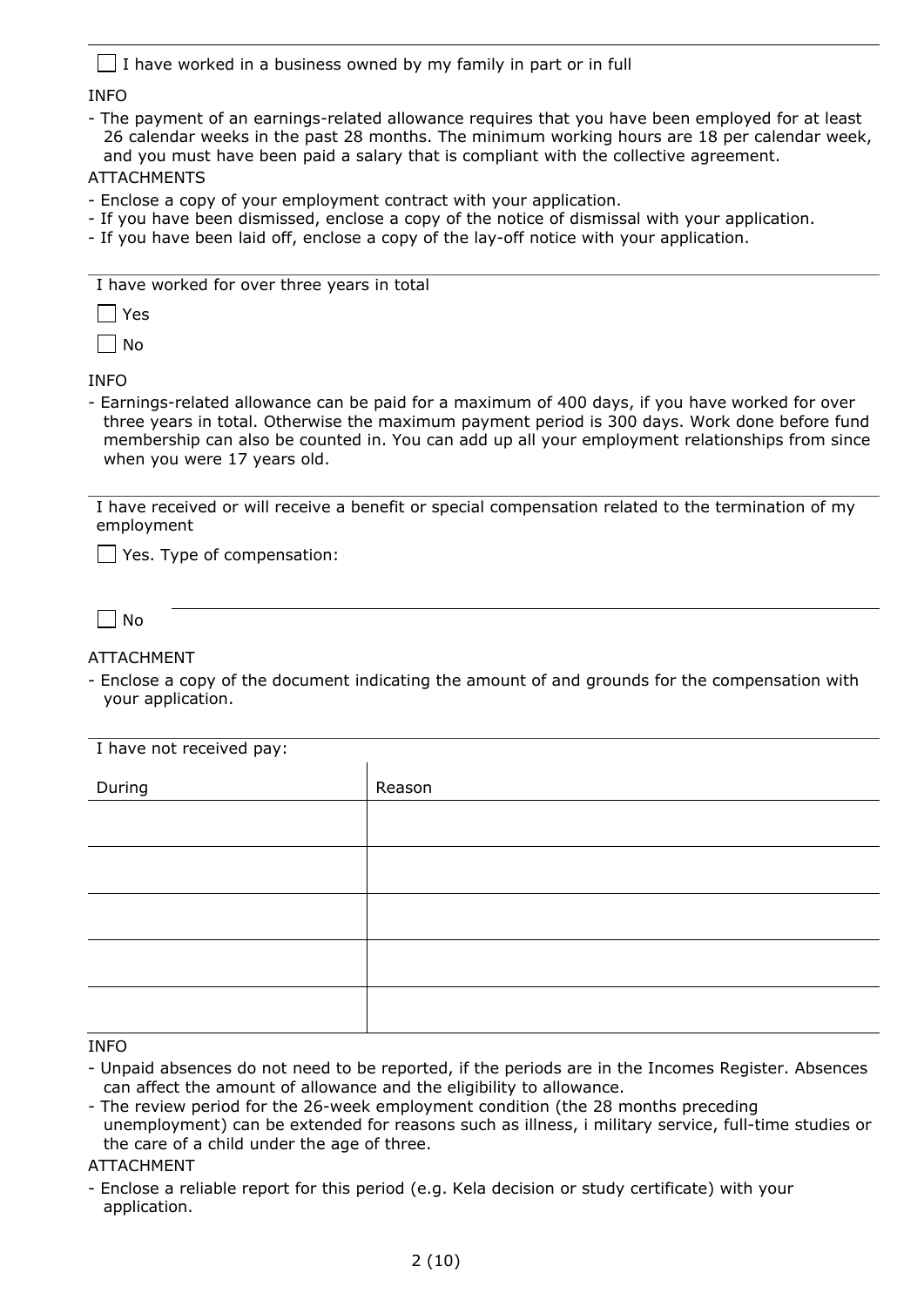| I have been receiving a part-time pension, partial disability pension, on partial care leave or job<br>alternation leave before the beginning of my unemployment                                                                                                                                                                                                                 |
|----------------------------------------------------------------------------------------------------------------------------------------------------------------------------------------------------------------------------------------------------------------------------------------------------------------------------------------------------------------------------------|
| Yes. During:                                                                                                                                                                                                                                                                                                                                                                     |
|                                                                                                                                                                                                                                                                                                                                                                                  |
| Which of the above?                                                                                                                                                                                                                                                                                                                                                              |
|                                                                                                                                                                                                                                                                                                                                                                                  |
| No                                                                                                                                                                                                                                                                                                                                                                               |
| <b>ATTACHMENTS</b><br>- Enclose a pay certificate for the period preceding your part-time pension, partial child care leave<br>or job alternation leave with your application. If the information can be found from the Incomes<br>Register, you do not need to send a pay certificate.<br>- Enclose an account of the amount of your pension, if you still receive the pension. |
| I have not received all my pay from my employer<br>Yes, what kind of pay:                                                                                                                                                                                                                                                                                                        |
|                                                                                                                                                                                                                                                                                                                                                                                  |
| No                                                                                                                                                                                                                                                                                                                                                                               |
| I will apply for the unpaid wages from pay security                                                                                                                                                                                                                                                                                                                              |
| Yes                                                                                                                                                                                                                                                                                                                                                                              |
| No                                                                                                                                                                                                                                                                                                                                                                               |
| <b>INFO</b>                                                                                                                                                                                                                                                                                                                                                                      |
| - You are eligible for wage security if you have unpaid wages due to your employer's insolvency.<br>The application must be delivered to a TE Office or Centre for Economic Development, Transport<br>and the Environment.                                                                                                                                                       |
| <b>ATTACHMENT</b>                                                                                                                                                                                                                                                                                                                                                                |
| - Enclose a copy of your wage security decision with your application.                                                                                                                                                                                                                                                                                                           |
| I have contested my dismissal or lay-off                                                                                                                                                                                                                                                                                                                                         |
| Yes                                                                                                                                                                                                                                                                                                                                                                              |
| No                                                                                                                                                                                                                                                                                                                                                                               |
| <b>INFO</b><br>- If you consider your laying off or dismissal to be unlawful, you can make demands in this regard<br>to your employer, either yourself or with help from a trade union representative.<br>- Send your fund the decision of your claim when you receive it.                                                                                                       |
| I have participated in a working hour bank system                                                                                                                                                                                                                                                                                                                                |
| Yes                                                                                                                                                                                                                                                                                                                                                                              |
| No                                                                                                                                                                                                                                                                                                                                                                               |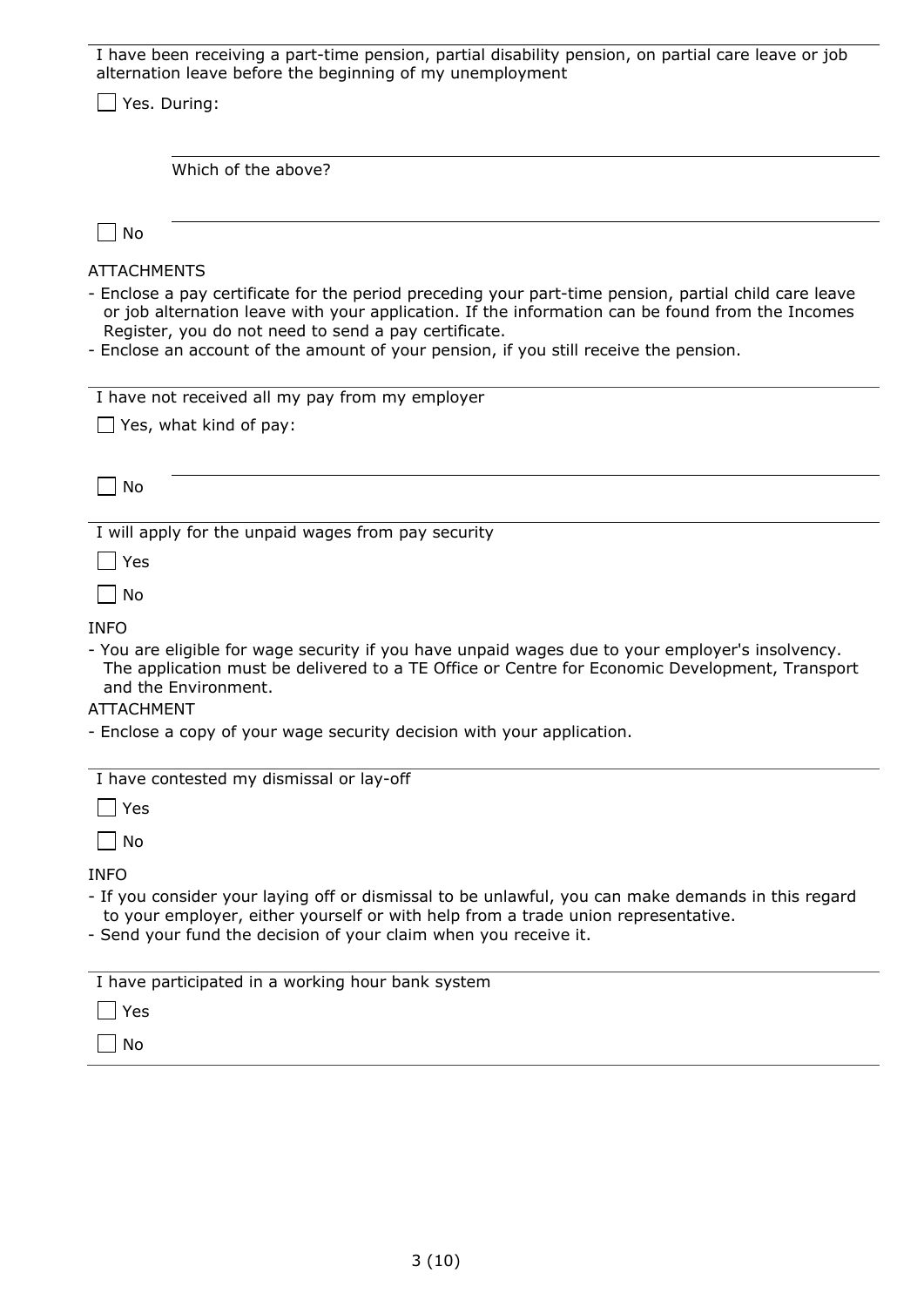## **3 Report of period preceding unemployment** (completed by entrepreneurs)

| I have been working full-time as an entrepreneur for |  |
|------------------------------------------------------|--|
|------------------------------------------------------|--|

 $\Box$  Less than 15 months  $\Box$  15–18 months  $\Box$  More than 18 months

Form of business

 $\Box$  I have been a board member or CEO in a company of which I own a minimum of 15 % (or 30 % together with my family).

 $\Box$  I have been employed by a company of which I own a minimum of 50 % by myself or together with my family.

 $\perp$  I have been an independent entrepreneur or self-employed (Tmi, Ky, Ay, etc.)

I have been a member of a co-operative of no more than six members.

I have owned a farm or practised agriculture.

I have owned a forest estate or practised forestry.

Name of business and business ID

#### INFO

− The payment of an earnings-related allowance requires that you have been working as an entrepreneur as member of entrepreneurs unemployment fund for at least 15 months in the past 48 months. If you have been working as an entrepreneur for less than 18 months and do not fulfil the requirements for the earnings-related allowance for the entrepreneur, complete Section 2.

#### **ATTACHMENTS**

− Enclose a certificate of the earned income confirmed in your statutory pension insurance and proof of payment of pension insurance premiums with your application. Request the certificate from your pension insurance company.

− Enclose a capital gains calculation and its appendices if you have been working as an entrepreneur for more than 18 months.

I have been away from work for the period

#### Reason

INFO

− The review period for employment condition (the 48 months preceding unemployment) can be extended for reasons such as illness, military service, full-time studies or the care of a child under the age of three. ATTACHMENT

− Enclose a reliable report for this period with your application.

I have been on a part-time pension or partial disability pension before the beginning of my unemployment

 $\vert \ \vert$  Yes. Which of the above:

### $\Box$ No

**ATTACHMENTS** 

- − Enclose a certificate of earned income confirmed in your statutory pension insurance and proof of payment of pension insurance premiums for the period preceding your retirement with your application.
- − Enclose a copy of your pension decision with your application.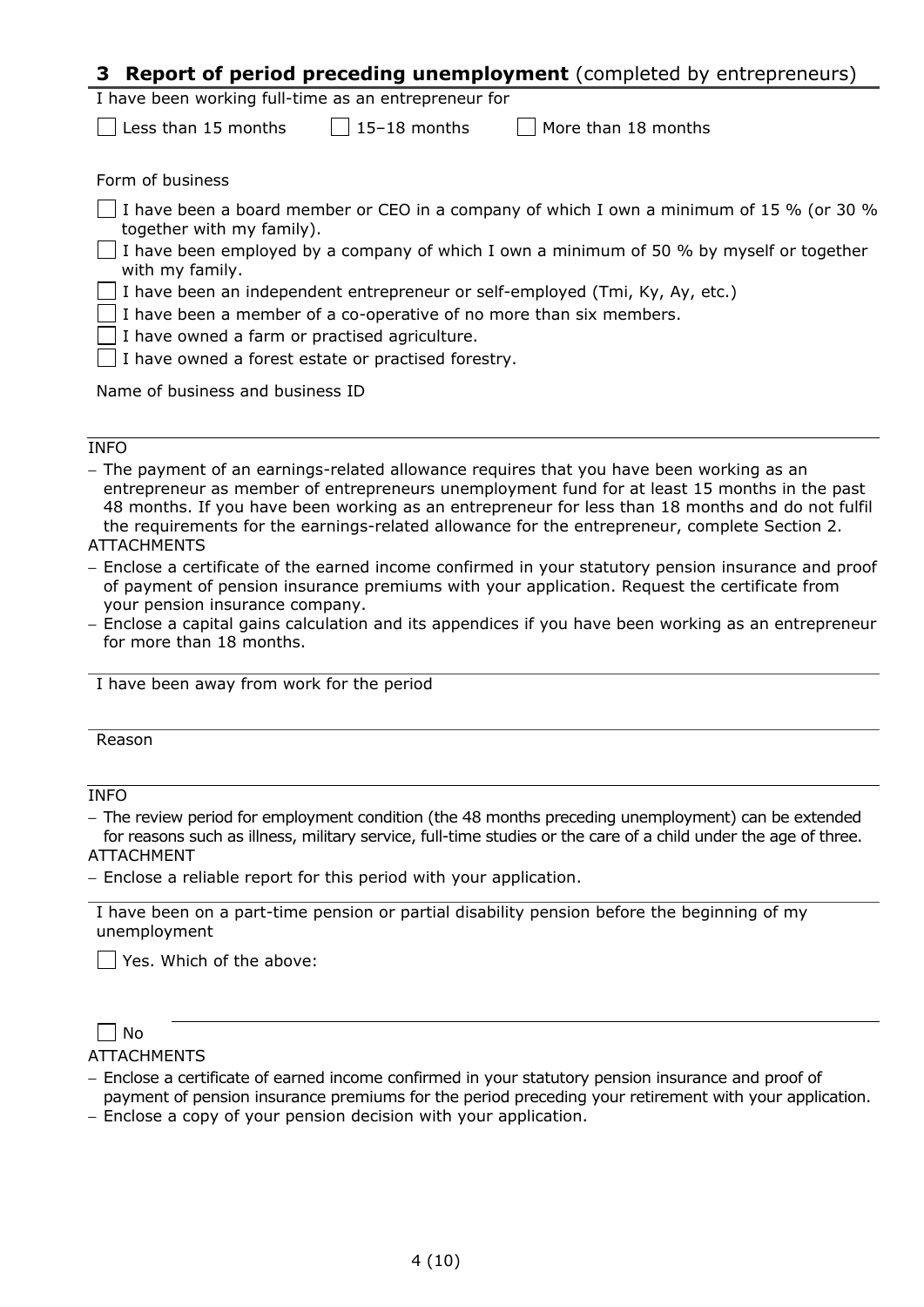# **4 Working as an entrepreneur during unemployment** (completed by

|  | employees and entrepreneurs) |
|--|------------------------------|
|--|------------------------------|

| Form of business                                                                                               |
|----------------------------------------------------------------------------------------------------------------|
| I am a board member or CEO in a company of which I own a minimum of 15 % (or 30 %<br>together with my family). |
| $\perp$ I am employed by a company of which I own a minimum of 50 % by myself or together with my<br>family.   |
| $\Box$ I am an independent entrepreneur or self-employed (Tmi, Ky, Ay, etc.)                                   |
| $\Box$ I am a member of a co-operative of no more than six members.                                            |
| $\Box$ I own a farm or practise agriculture.                                                                   |
| $\Box$ I own a forest estate or practise forestry.                                                             |
| Name of business and business ID                                                                               |

 $\Box$  I am not working as an entrepreneur.

INFO

− Notify the TE Office of your entrepreneurial activities.

ATTACHMENT

− Enclose proof with your application, e.g. the most recent confirmed personal taxation decision with its specification section and a shareholders' register.

### **5 Report of income and benefits received during unemployment**

I receive income from work, or work as an entrepreneur, during my unemployment

Yes. Date of payment:

 $\Box$  No

INFO

− Please also enter details of any income such as attendance allowances, copyright fees and income from own employment.

### ATTACHMENTS

- − Enclose a copy of your employment contract. The unemployment fund will receive pay infromation from the Incomes Register.
- − Enclose information on the income you receive as an entrepreneur or from copyright fees. This income is not reported in the Incomes Register.

I receive or have applied for another benefit during my period of unemployment

Yes. Which?

 $\Box$  No

INFO

− You do not need to report child benefit, survivor's pension, housing allowance or income support.

− Also report benefits received or applied for from abroad.

 $\Box$  My pension decision has been rejected or I have appealed against the decision

Name of benefit

### **INFO**

<sup>−</sup> Send a copy of the decision of the pension company once you have received it.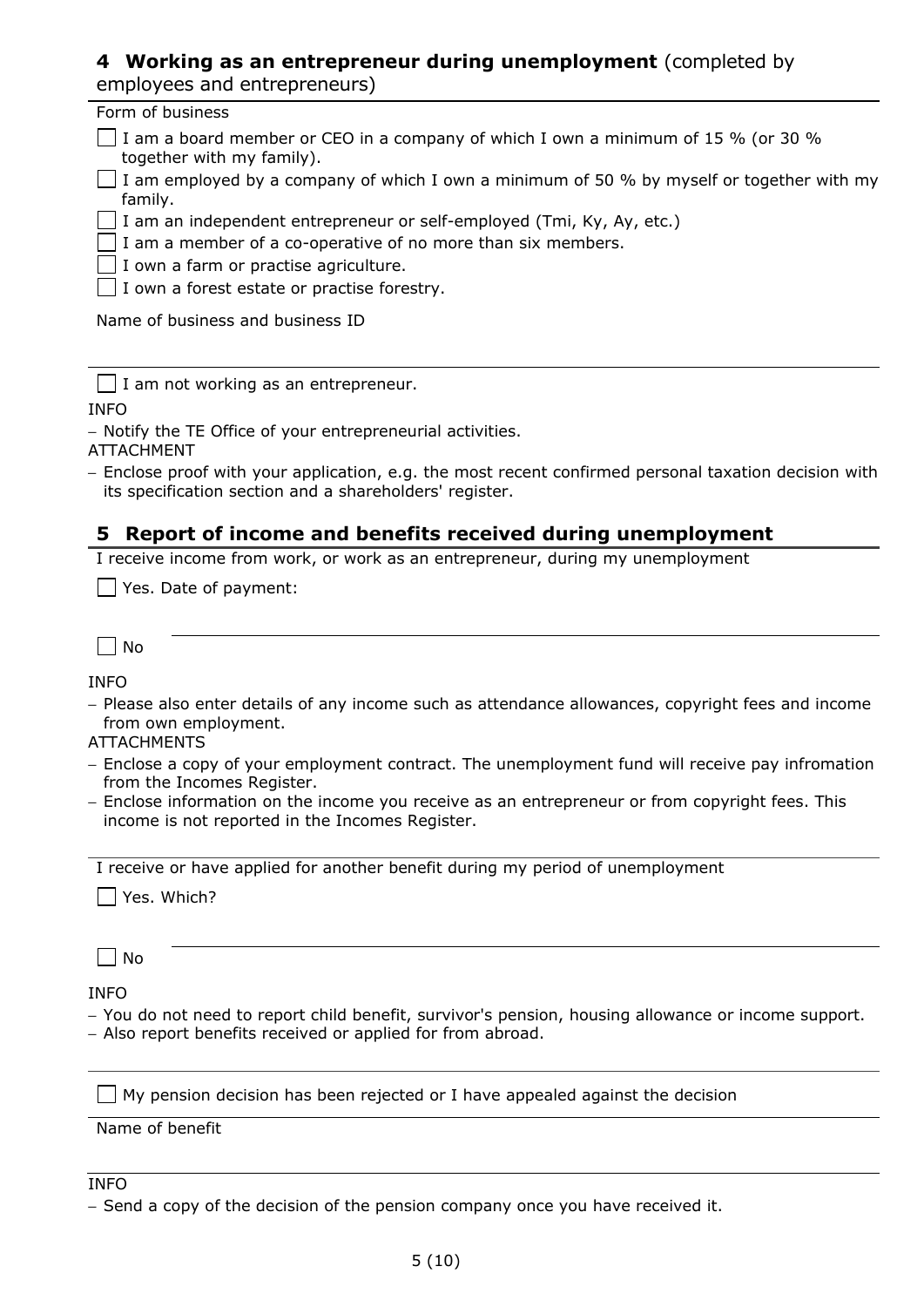I receive or have applied for home care allowance  $\Box$  Yes  $\Box$  No My spouse receives or has applied for home care allowance  $\Box$  Yes  $\Box$  No Who takes care of the child? Answer the question below if your spouse receives home care allowance. My spouse is employed, is studying or is working as an entrepreneur during the period for which he/she receives home care allowance.

| v<br>43<br>۰. |
|---------------|
|               |

 $\Box$  No

I serve as a family carer or private care provider

| Yes, starting from:

 $\Box$  No

INFO

− Notify the Employment and Economic Development Office (TE Office) if you serve as a family carer or private care provider. When the commission ends, notify both the TE Office and the Fund. ATTACHMENT

− Attach a copy of the commission agreement to your application.

### **6 Account of the period for which you are applying for earnings-related allowance**

(for example unemployed, sick, working, in TE service)

INFO

− Next to each day (Saturdays and Sundays included), please enter whether you have been unemployed, working, working as an entrepreneur, taking part in an employment promotion measure or have been ill.

− Enter your working hours in the columns for each day of employment (working hours as an entrepreneur do not have to be entered).

- − Enter paid sick leave or holiday hours.
- − If you are in military service, in military refresher training, serving a sentence of imprisonment, in pretrial detention, or being treated in a hospital or other institution, please indicate this.
- − If you are absent from an employment promotion measure, indicate this. Also indicate the reason for your absence if due to a job interview, holding a public position of trust, your own illness or that of a child in your care under the age of 10.

#### **ATTACHMENTS**

- − Enclose a doctor's or nurse's certificate if absence from a TE service due to your own illness lasts for more than three consecutive days of participation.
- − Enclose a rental agreement or other reliable proof of accommodation-related costs with your application if you are participating in an employment promotion measure outside your municipality of residence and you are entitled to an increased expense allowance.

### *Account tables, see the next page >*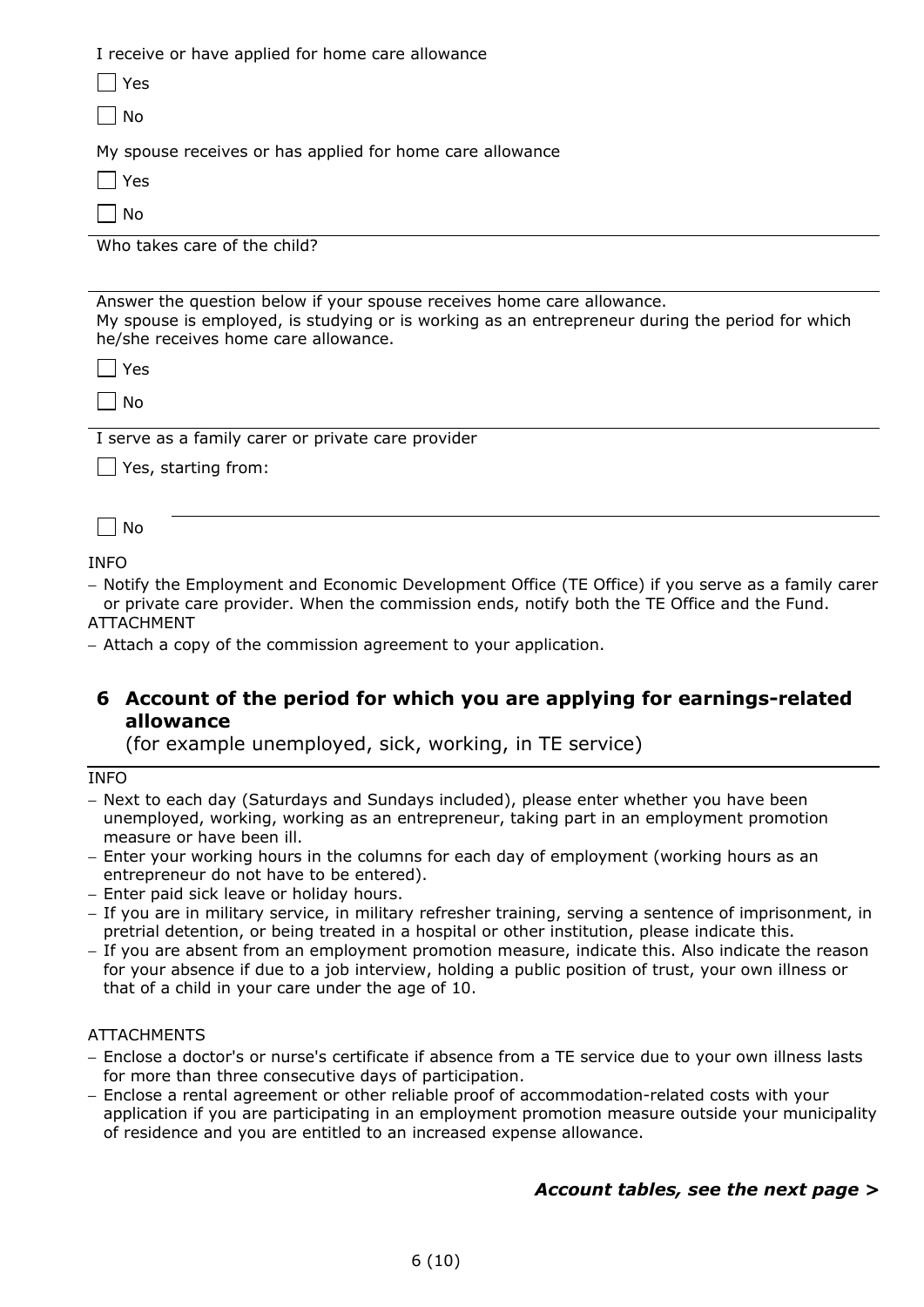### **Account** (for example unemployed, sick, working, in TE service)

| Date                            |                |       | <b>Account</b> (for example unemployed, sick, working, in TE service)<br>Account |                                          | Working hrs |
|---------------------------------|----------------|-------|----------------------------------------------------------------------------------|------------------------------------------|-------------|
|                                 | day            | month |                                                                                  | H                                        | Min         |
| Mon                             | $\overline{2}$ | 3     | Unemployed                                                                       |                                          |             |
| Tue                             | 3              | 3     | <b>Sick</b>                                                                      |                                          |             |
| Wed                             | $\overline{4}$ | 3     | Working                                                                          | 5                                        | 45          |
| Thu                             | 5              | 3     | In TE service                                                                    |                                          |             |
| Fri                             | 6              | 3     | Unemployed                                                                       |                                          |             |
| Sat                             | $\overline{7}$ | 3     | Working                                                                          | 8                                        |             |
| Sun                             | $8\,$          | 3     | Unemployed                                                                       |                                          |             |
| Date<br>Account<br>day<br>month |                |       | Working hrs<br>Min<br>$\sf H$                                                    |                                          |             |
| Mon                             |                |       |                                                                                  |                                          |             |
| Tue                             |                |       |                                                                                  |                                          |             |
| Wed                             |                |       |                                                                                  |                                          |             |
| Thu                             |                |       |                                                                                  |                                          |             |
| Fri                             |                |       |                                                                                  |                                          |             |
| Sat                             |                |       |                                                                                  |                                          |             |
| Sun                             |                |       |                                                                                  |                                          |             |
| Date                            | day            | month | Account                                                                          | Working hrs<br>$\boldsymbol{\mathsf{H}}$ | Min         |
| Mon                             |                |       |                                                                                  |                                          |             |
| Tue                             |                |       |                                                                                  |                                          |             |
| Wed                             |                |       |                                                                                  |                                          |             |
| Thu                             |                |       |                                                                                  |                                          |             |
| Fri                             |                |       |                                                                                  |                                          |             |
| Sat                             |                |       |                                                                                  |                                          |             |
| Sun                             |                |       |                                                                                  |                                          |             |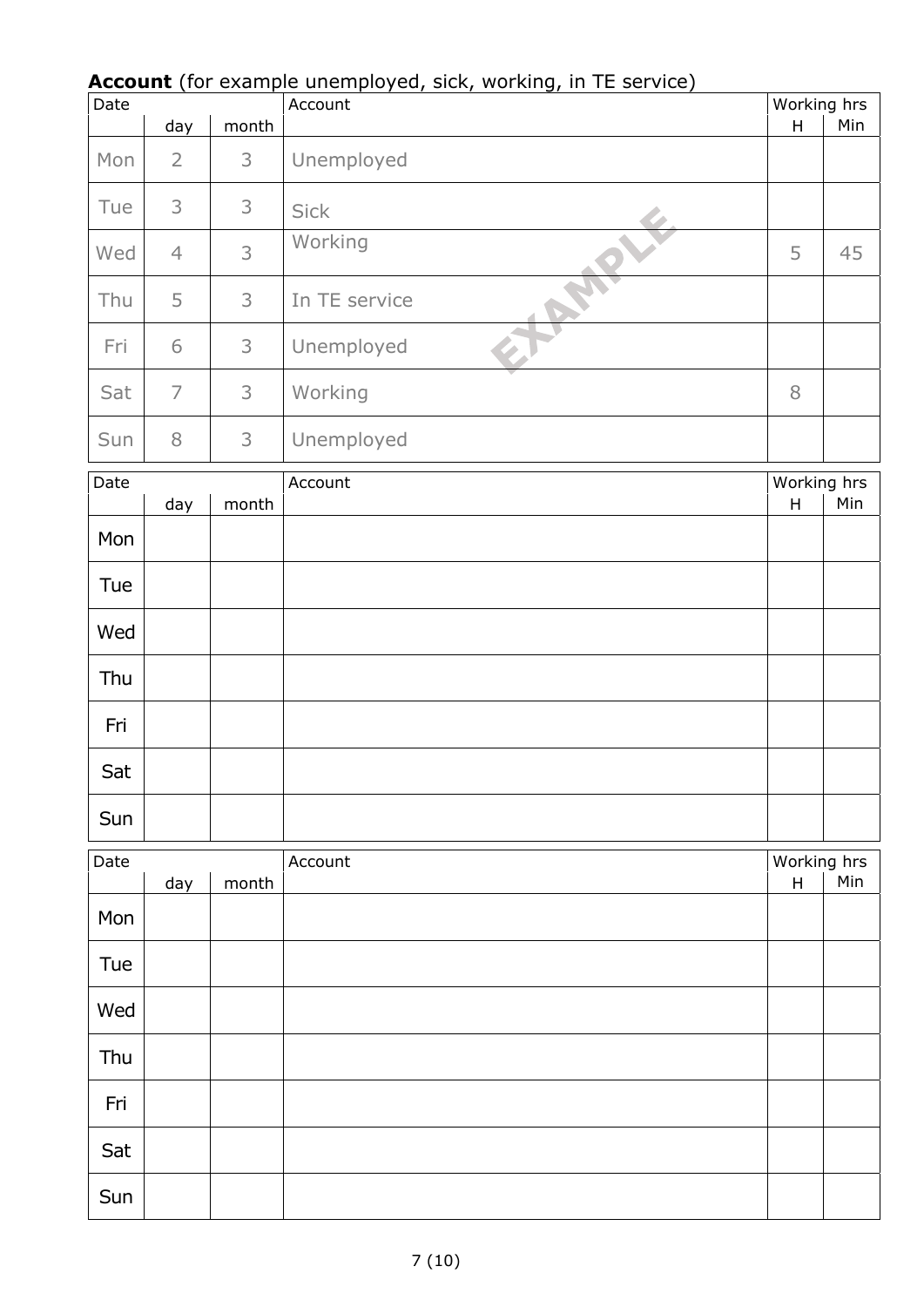| $\overline{Date}$ |     |       | $\frac{1}{2}$ and $\frac{1}{2}$ and $\frac{1}{2}$ and $\frac{1}{2}$ and $\frac{1}{2}$ and $\frac{1}{2}$ and $\frac{1}{2}$ and $\frac{1}{2}$ and $\frac{1}{2}$ and $\frac{1}{2}$ and $\frac{1}{2}$ and $\frac{1}{2}$ and $\frac{1}{2}$ and $\frac{1}{2}$ and $\frac{1}{2}$ and $\frac{1}{2}$ a<br>Account | Working hrs                              |     |
|-------------------|-----|-------|----------------------------------------------------------------------------------------------------------------------------------------------------------------------------------------------------------------------------------------------------------------------------------------------------------|------------------------------------------|-----|
|                   | day | month |                                                                                                                                                                                                                                                                                                          | $\sf H$                                  | Min |
|                   |     |       |                                                                                                                                                                                                                                                                                                          |                                          |     |
| Mon               |     |       |                                                                                                                                                                                                                                                                                                          |                                          |     |
| Tue               |     |       |                                                                                                                                                                                                                                                                                                          |                                          |     |
| Wed               |     |       |                                                                                                                                                                                                                                                                                                          |                                          |     |
| Thu               |     |       |                                                                                                                                                                                                                                                                                                          |                                          |     |
| Fri               |     |       |                                                                                                                                                                                                                                                                                                          |                                          |     |
| Sat               |     |       |                                                                                                                                                                                                                                                                                                          |                                          |     |
| Sun               |     |       |                                                                                                                                                                                                                                                                                                          |                                          |     |
|                   |     |       |                                                                                                                                                                                                                                                                                                          |                                          |     |
| Date              | day | month | Account                                                                                                                                                                                                                                                                                                  | Working hrs<br>$\boldsymbol{\mathsf{H}}$ | Min |
| Mon               |     |       |                                                                                                                                                                                                                                                                                                          |                                          |     |
| Tue               |     |       |                                                                                                                                                                                                                                                                                                          |                                          |     |
| Wed               |     |       |                                                                                                                                                                                                                                                                                                          |                                          |     |
| Thu               |     |       |                                                                                                                                                                                                                                                                                                          |                                          |     |
| Fri               |     |       |                                                                                                                                                                                                                                                                                                          |                                          |     |
| Sat               |     |       |                                                                                                                                                                                                                                                                                                          |                                          |     |
| Sun               |     |       |                                                                                                                                                                                                                                                                                                          |                                          |     |
|                   |     |       |                                                                                                                                                                                                                                                                                                          |                                          |     |
| Date              | day | month | Account                                                                                                                                                                                                                                                                                                  | Working hrs<br>$\sf H$                   | Min |
| Mon               |     |       |                                                                                                                                                                                                                                                                                                          |                                          |     |
| Tue               |     |       |                                                                                                                                                                                                                                                                                                          |                                          |     |
| Wed               |     |       |                                                                                                                                                                                                                                                                                                          |                                          |     |
| Thu               |     |       |                                                                                                                                                                                                                                                                                                          |                                          |     |
| Fri               |     |       |                                                                                                                                                                                                                                                                                                          |                                          |     |
| Sat               |     |       |                                                                                                                                                                                                                                                                                                          |                                          |     |
| Sun               |     |       |                                                                                                                                                                                                                                                                                                          |                                          |     |

# **Account** (for example unemployed, sick, working, in TE service)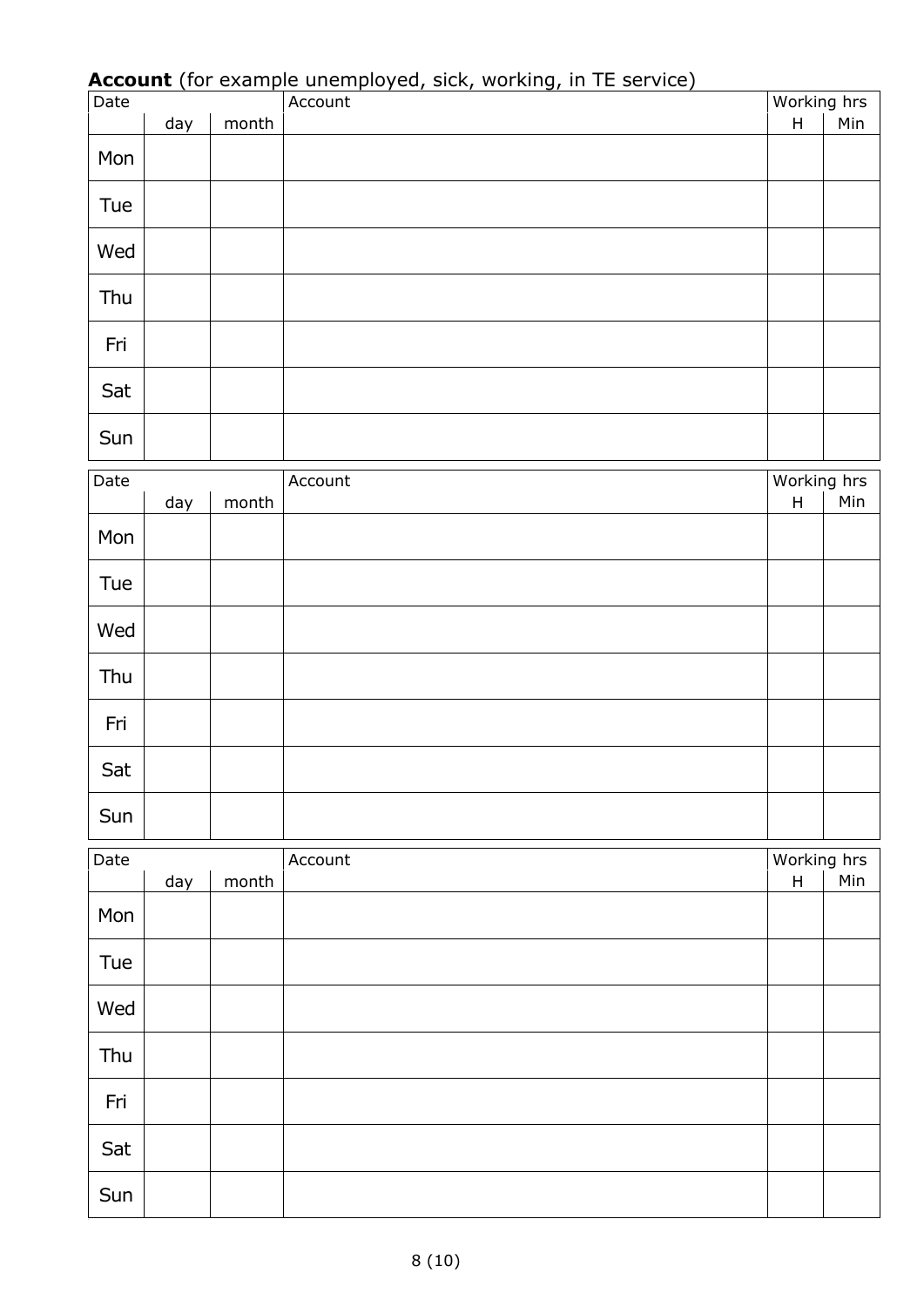$\Box$  My period of unemployment is ending since I will be employed full-time for more than two weeks

Starting date:

 $\Box$  My period of unemployment is ending for another reason Starting date:

Reason for ending:

 $\Box$  I have started a business. Starting date:

# **7 Additional information**

### **8 Date and signature**

INFO

- Please note that you can sign and post your application following the last day of the application period at the earliest.

I attest to the correctness of the information submitted and will report any changes to the information.

Date Signature